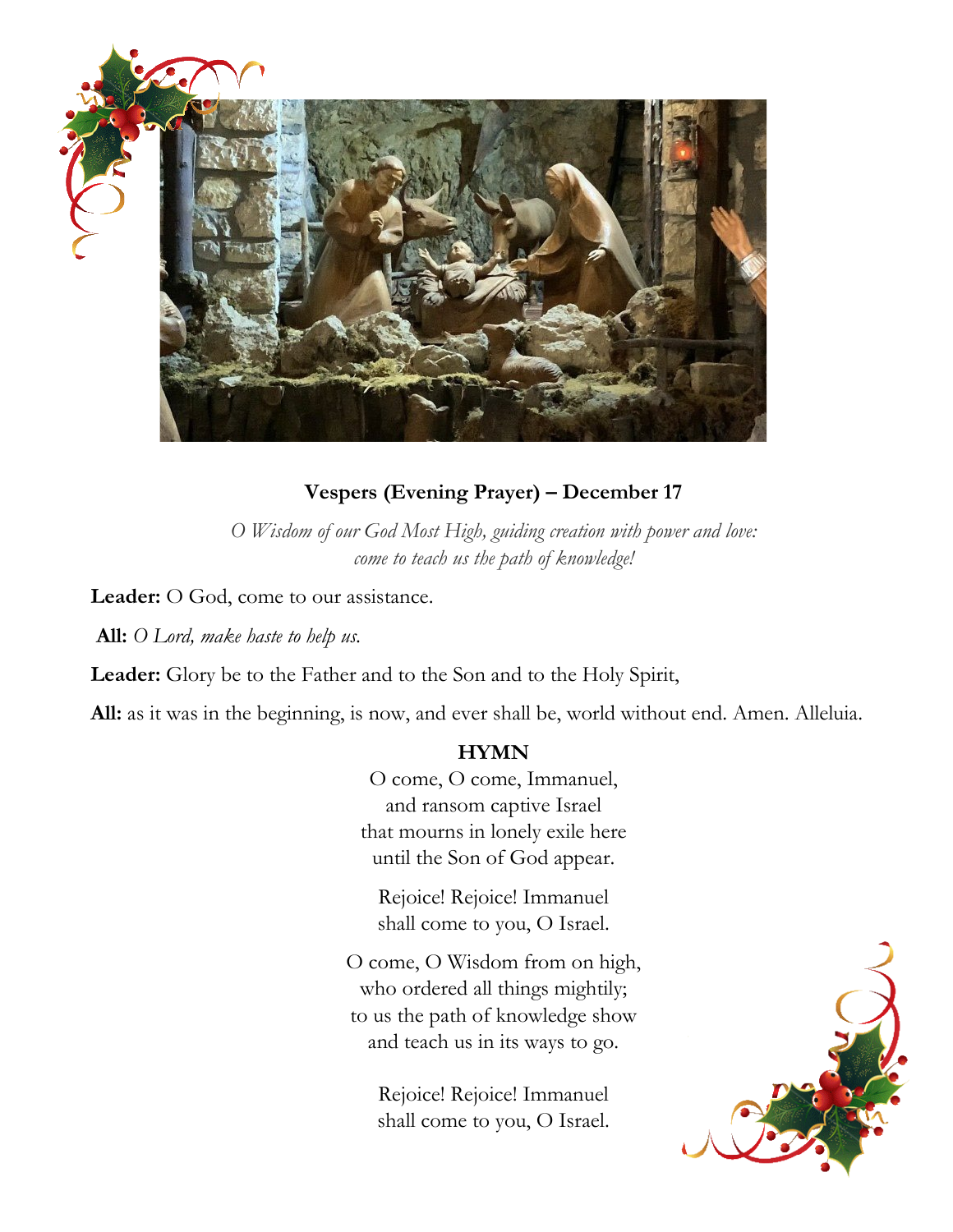## **Psalm 124 (125)**

*ANT. Jesus came into the world as a child, in order to show himself ready to give us all good gifts. (St. Alphonus)*

Those who trust in the Lord are like the mountain of Zion: it cannot be shaken, it will stand firm forever.|

Jerusalem – the mountains stand guard over it, and the Lord stands guard over his people, both now and forever. The sceptre of the wicked shall not rest upon the inheritance of the just; lest the just themselves stretch out their hands and turn to wickedness.

Be good, O Lord, to the good and the upright of heart. As for those who turn away to crooked paths, the Lord shall treat them like the doers of evil. Peace be on Israel!

Glory be to the Father and to the Son and to the Holy Spirit, as it was in the beginning, is now, and ever shall be, world without end. Amen.

*Jesus came into the world as a child, in order to show himself ready to give us all good gifts. (St. Alphonsus)*

# **Psalm 130 (131)**

*ANT: The son of God has given himself to us, in order that we may give ourselves to Him. (St. Alphonsus)*

Lord, I do not puff myself up or stare about, or walk among the great or seek wonders beyond me.

Truly calm and quiet I have made my spirit: quiet as a weaned child in its mother's arms – like an infant is my soul.

Let Israel hope in the Lord, now and for all time.

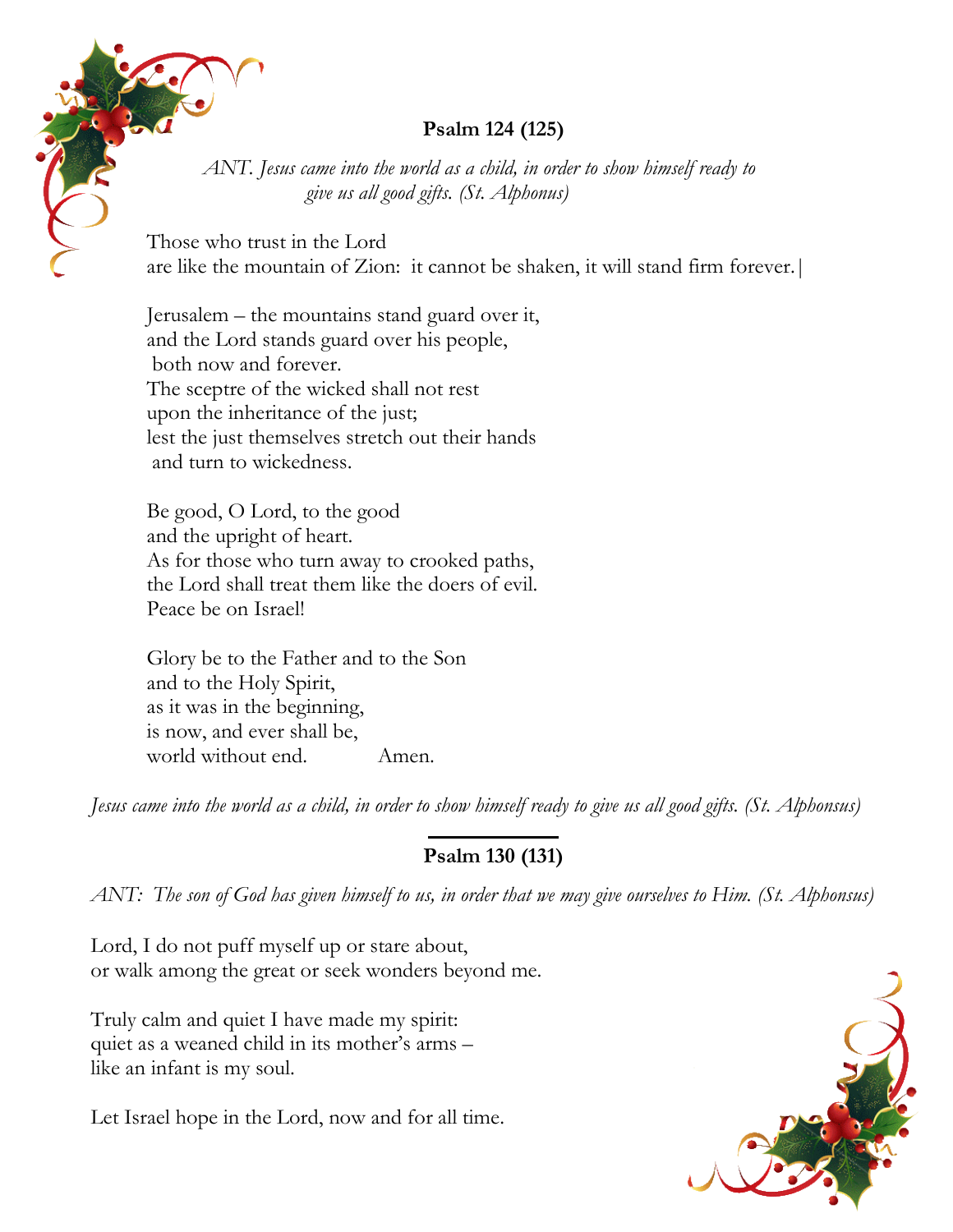

*ANT: The son of God has given himself to us, in order that we may give ourselves to Him.* 

## **Reading: Apostolic Letter of Pope Francis** Admirabile Signum

The enchanting image of the Christmas crèche, so dear to the Christian people, never ceases to arouse amazement and wonder. The depiction of Jesus' birth is itself a simple and joyful proclamation of the mystery of the Incarnation of the Son of God.

The nativity scene is like a living Gospel rising up from the pages of sacred Scripture. As we contemplate the Christmas story, we are invited to set out on a spiritual journey, drawn by the humility of the God who became man in order to encounter every man and woman. We come to realize that so great is his love for us that he became one of us, so that we in turn might become one with him…

The crèche allows us to see and touch this unique and unparalleled event that changed the course of history, so that time would thereafter be reckoned either before or after the birth of Christ.

God's ways are astonishing, for it seems impossible that he should forsake his glory to become a man like us. To our astonishment, we see God acting exactly as we do: he sleeps, takes milk from his mother, cries and plays like every other child! As always, God baffles us. He is unpredictable, constantly doing what we least expect. The nativity scene shows God as he came into our world, but it also makes us reflect on how our life is part of God's own life. It invites us to become his disciples if we want to attain ultimate meaning in life.

## **Response to the Reading**: (Reflective Music)

*In the IHM tradition let us choose a court of the infant king. May this aspect of Jesus birth assist us in reflecting on our desire to welcome the Lord Jesus into our lives and world during the Christmas season and throughout the year.*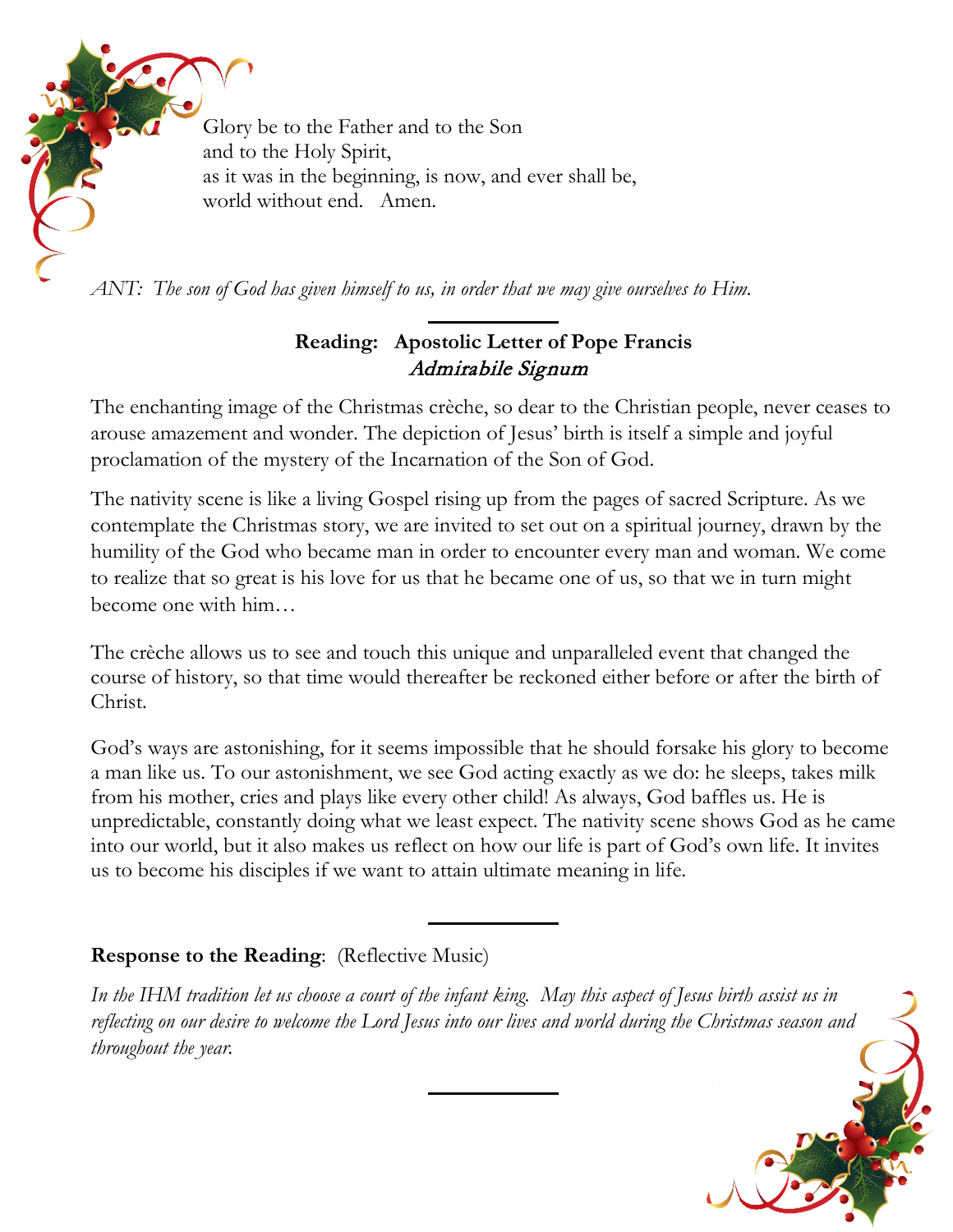**Courts of the King**

*Those who selected the same court please read together the prayer petition.* All will respond: Come, Lord Jesus

**Father, May our hearts, like the stable, be open to receive you in each way that you choose to come into our hearts;** *- Jesus, touch us with the grace of devotion to your service, and especially the poor. We pray…*

**Father, may we, like the crib, offer our being as a place for your son Jesus to dwell;** *- Jesus, dwell in our hearts, and make our lives filled with tender love for You and all those you send into our lives.* We pray…

**Father, may we, like the angels, bring the good news of your coming to all those we meet this day;** *-Jesus, give us singleness of vision and gentleness of spirit to proclaim your good news to all people.*

**Father, you called Wise Men who studied the heavens from the east into the presence of your son;** *- Jesus, strengthen our efforts to be present to you in prayer.*

**Father, when the shepherds heard the song of the angels they went to seek Jesus;** *- Jesus, give us a listening heart, always ready to hear the prompting of the spirit and always willing to respond with love.* 

**Father, you chose Joseph to enter into the mystery of the birth of your son;** *- Jesus, deepen our trust in your word, and teach us to depend on your providence in all the circumstances of our lives.*

**Father, the star revealed your love to those who sought you;** - *Jesus, grant us the vision to see and draw forth the goodness you have placed in others.*

**Father, you chose Bethlehem as the place where your Son would come to dwell among us;** *- Jesus, like those who were led to Bethlehem, the House of Bread, lead us to a deeper love of your presence in the Eucharist.*

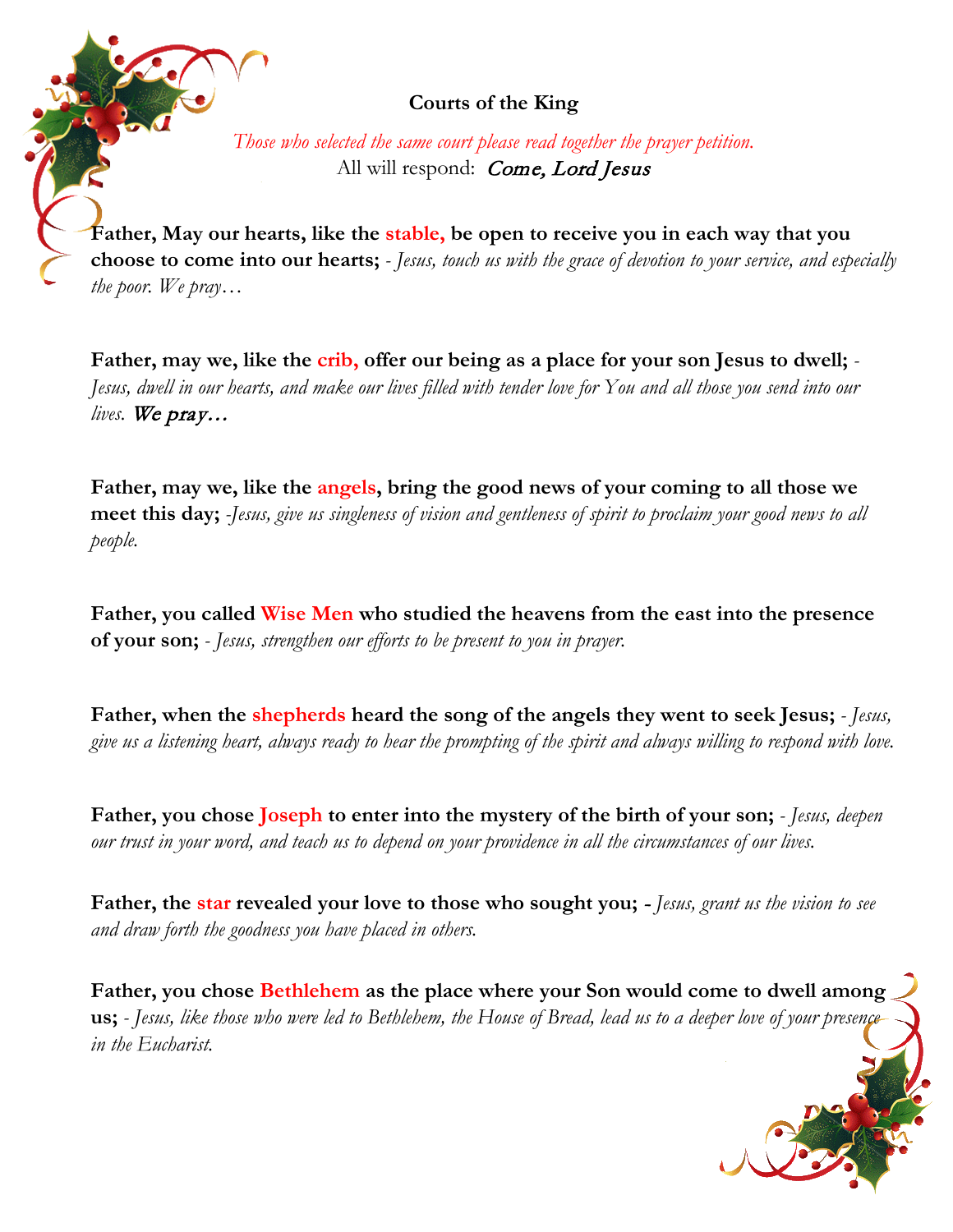**Father, Mary laid Jesus on the straw as his first resting place**, *-Jesus, let our charity be the straw that strengthens us and provides support for others.*

**Father, the warmth of the animal's breath sheltered your Son during the first hours of his life as a man;** - *Jesus, give us understanding in our relationships with one another so that we that we may know how to respond to all who need us.*

**Father, you chose Mary for the mother of your Son and you willed that her motherhood be virginal, entirely dependent on you rather than others**; *- Jesus, give us the gift of faith so that we may learn to rely on the power of your Spirit in our lives rather than on our own efforts.*

### **Canticle: Magnificat**

*ANT: O Wisdom of our God Most High, guiding creation with power and love: come to teach us the path of knowledge!*

> My soul proclaims the greatness of the Lord, my spirit rejoices in God my Savior for he has looked with favor on his lowly servant.

From this day all generations will call me blessed: the Almighty has done great things for me, and holy is his Name.

> He has mercy on those who fear him in every generation.

He has shown the strength of his arm, he has scattered the proud in their conceit.

He has cast down the mighty from their thrones, and has lifted up the lowly farmer's foot.

He has filled the hungry with good things, and the rich he has sent away empty.

He has come to the help of his servant Israel for he has remembered his promise of mercy, the promise he made to our fathers, to Abraham and his children forever.